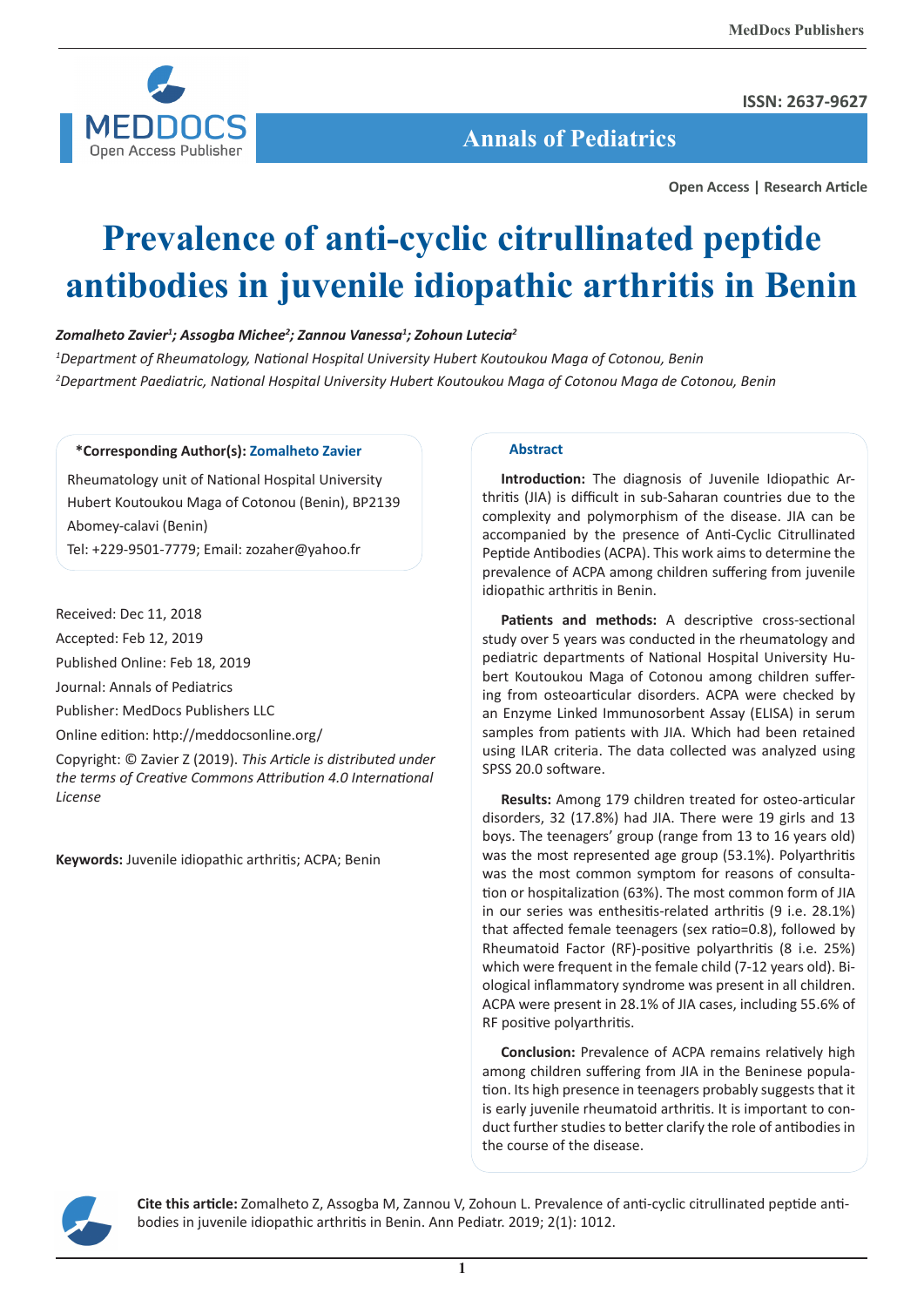### **Introduction**

Epidemiological studies of rheumatic diseases in children are well known in the Maghreb and developed countries, where available data have focused on infections and chronic inflammatory rheumatism [1-6]. On the other hand, in sub-Saharan African countries, chronic inflammatory rheumatism is not well known to non-specialist practitioners and deserves the interest and collaboration of many specialists involved with children [6-9]. Difficulties related to the complexity and polymorphism of Juvenile Idiopathic Arthritis (JIA), sometimes confused with sickle cell disease and rheumatic fever, make early diagnosis difficult [8,9]. Juvenile Idiopathic Arthritis (JIA) is a clinically heterogeneous group of arthritis subtypes that occur in children under 16 years old with arthritis persisting for at least 6 weeks for which the cause is unknown [10]. In sub-Saharan Africa, the prevalence of the disease is unknown, but the hospital frequency varies among countries: Zambia (126 cases in 9 years), Senegal (30 cases in 7 years), Nigeria (23 cases in 9 years), [7,11- 14]. The diagnosis of JIA depends primarily on clinical manifestations of the disease, with little in terms of serological support. A wide variety of auto-antibodies have been described in patients with this syndrome, but none are specific to JIA [15]. A number of auto-antibodies, including antiperinuclear factor, antikeratin antibodies, and anticyclic citrullinated peptide antibodies (ACPA), are now known to be specifically associated with rheumatoid arthritis (RA). Although ACPA do not have diagnostic or screening value, JIA can be accompanied by the presence of ACPA. However, the prevalence of ACPA are very little explored in children [16]. The aim of this study was to determine the prevalence of anti-cyclic citrullinated peptide antibodies in juvenile idiopathic arthritis (JIA) in Benin.

## **Patients and methods**

This was a cross-sectional retrospective and descriptive study from January 2012 to December 2017 on children followed in rheumatology and paediatric departments of National Hospital University Hubert Koutoukou Maga of Cotonou among children who met the following criteria:

- Less than 18 years old and age 16 or younger when diagnosed with JIA
- Have consulted in one of the 2 departments during the study period
- Have suffered from juvenile idiopathic arthritis selected on the basis of International League Against Rheumatism (ILAR) classification criteria [17].
- To have achieved ACPA checked by an Enzyme Linked Immunosorbent Assay (ELISA) in serum samples from patients.

Children with another form of rheumatic disease such as osteoarticular infections, bone tumors, osteoarticular manifestations of general pathologies (Sickle cell disease or other blood disease, tumors), mechanical and degenerative osteoarticular disorders were not included in the study.

Data was analyzed using SPSS 18.0 software

Children were classified according to WHO categories:

- Baby: 0- 30 months
- Toddler: 1-30 months
- Preschooler: 30 months to 5 years old
- Grade schooler: 5-13 years old
- Teenagers: 13-16 years old (limited to 16 years old for our study)

All patients had had the following blood tests: Rheumatoid factor, CBC, Erythocyte Sedimentation Rate, ACPA.

This work was approved by the ethics committee of the National Hospital University of Cotonou and all patients or their parents consented for analysis.

#### **Results**

#### **Sociodemographic data**

Among 179 children treated for osteoarticular disorders, 32 (17,8%) had JIA. There were 19 girls and 13 boys (sex ratio=0.7). The mean age of the patients was  $7 \pm 5.8$  years with extremes of 0 and 16 years. The most represented age group was the teenagers (17 i.e 53.1%). Figure 1 shows all osteoarticular disorders which the children suffered from.

#### **Clinical features**

The most common symptom was polyarthritis. Figure 1 shows the different reasons for consultation. He mean delay of consultation time between the JIA patients was 6 months and 15 days. Half of the population (50.6%) was consulted within 30 days as shown in Table 1.

The most common form of JIA in this series was enthesitisrelated arthritis (9 i.e. 28.1%) affecting female teenagers (sex ratio=0.8), followed by Rheumatoid Factor (RF)-positive polyarthritis (8 i.e. 25%), which was most frequent in female child (range from 7 to 12 years old) (0.14). The different forms of JIA and their distribution by age and sex have been summarized in Table 2.

#### **Biological data**

Biological inflammatory syndrome was present in all children. Inflammatory anemia was noted in 1/3 of children with an average hemoglobin level of 10.1 g/dL.

ACPA was present in 7 children and rheumatoid factors were identified in 9 children. The biological data as well as the prevalence of ACPA in the different JIA are summarized in Tables 3 and 4.



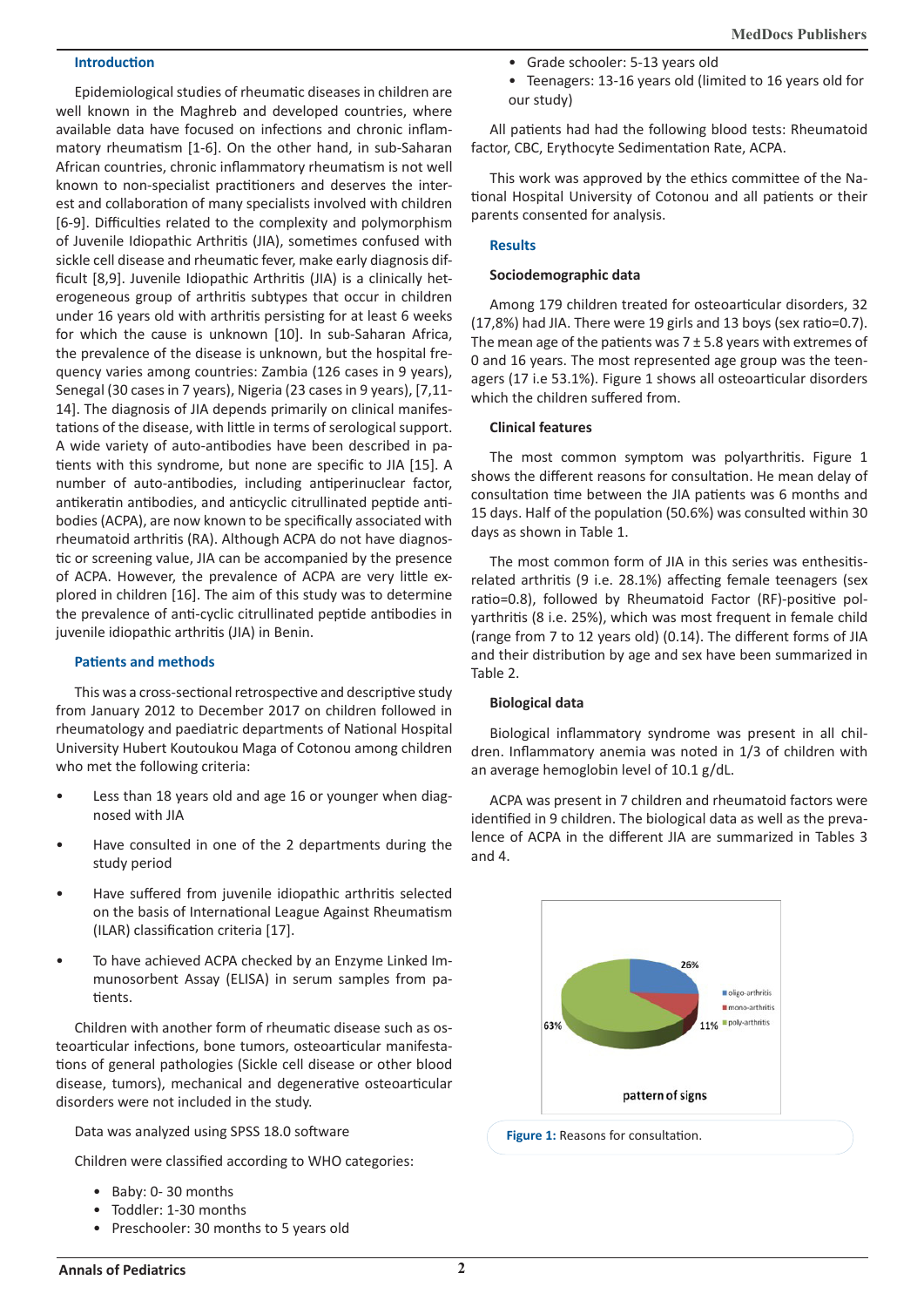#### **Table 1:** Time to consult.

| Time (in days) | number (n=179) | Percentage (%) |
|----------------|----------------|----------------|
| < 30           | 91             | 50.8           |
| $30-90$        | 27             | 15.1           |
| >90            | 61             | 34.1           |

# **Table 2:** JIA subtypes.

| <b>Table 2.</b> JIA SUDLYPES. |          |                      |                |           |                 |  |  |
|-------------------------------|----------|----------------------|----------------|-----------|-----------------|--|--|
|                               | Ages     |                      |                |           |                 |  |  |
|                               | baby     | Toddler, preschooler | Grade schooler | teenagers | Sex-ratio (H/F) |  |  |
| Oligoarthritis                |          |                      | 3              | $\Omega$  | 0.6(2/3)        |  |  |
| RF-positive polyarthritis     | $\Omega$ |                      | $\overline{4}$ | 3         | 0.14(1/7)       |  |  |
| RF-negative polyarthritis     | $\Omega$ | 1                    | 1              | 4         | 1(3/3)          |  |  |
| psoriatic arthritis           | $\Omega$ | $\mathbf 0$          | $\mathbf{0}$   |           | $\mathbf 0$     |  |  |
| Systemic arthritis            | $\Omega$ |                      | $\mathfrak{p}$ | $\Omega$  | 0.5(1/2)        |  |  |
| Enthesitis-related arthritis  | 0        | 0                    | 0              | 9         | 0.8(4/5)        |  |  |

RF: Rheumatoid Factor

#### **Table 3:** Biological data.

| Time (in days)           | Number (%) | Mean      | Normal (or<br>negative) |
|--------------------------|------------|-----------|-------------------------|
| Hemoglobin(G/dl)         |            |           |                         |
| Anemia                   | 12         | $10 + 3$  | 12                      |
| Any anemia               | 20         |           |                         |
| Leukocytosis (G/L)       |            |           |                         |
| Yes                      | 19         | $12 + 7$  | $10$ -May               |
| No                       | 13         |           |                         |
| ESR (MM)                 |            |           |                         |
| Normal                   | 5          | $53 + 19$ | 5/20/2019               |
| High                     | 27         |           |                         |
| Rheumatoid factor (UI/L) |            |           |                         |
| Positive                 | 9          | 604±145   | $20$                    |
| Negative                 | 23         |           |                         |
| ACPA (UI/L)              |            |           |                         |
| Positive                 | 7(25)      | 381±19    | $<$ 5                   |
| Negative                 | 25         |           |                         |

ESR: Erythrocyte Sedimentation Rate; ACPA: Anticyclic Citrullinated Peptide Antibodies; UI: International Unit; MM: Millimeter

**Table 4:** Distribution of ACPA in JIA.

|                              | <b>Presence of ACPA</b> |           |  |
|------------------------------|-------------------------|-----------|--|
|                              | Yes                     | <b>No</b> |  |
| RF-positive polyarthritis    | 5(62.5)                 | 3(37.5)   |  |
| RF-negative arthritis        | 2(18.2)                 | 9(81.8)   |  |
| psoriatic arthritis          | 0(0)                    | 1(100)    |  |
| Systemic arthritis           | 0(0)                    | 3(100)    |  |
| Enthesitis-related arthritis | 1(11.1)                 | 8(80.9)   |  |

RF: Rheumatoid Factor; ACPA: Anticyclic Citrullinated Peptide Antibodies

#### **Discussion**

Juvenile idiopathic arthritis was common (16%) with a predominance of females. This finding was also made in other African countries [7-9,11-14,18]. The most represented age group was teenagers (66.7%), as described by other authors [3-6]. Enthesitis related arthritis and RF-positive polyarthritis are the most clinical forms of JIA in Benin. In Senegal, the clinical forms found were the polyarticular form (70%); spondyloarthropathies (11%); the systemic form (8%); the oligo-articular form (8%) and psoriatic arthritis (3%) [11]. In Morocco, several studies have been conducted on JIA with diversified results. Mawani et al reported a predominance of polyarticular forms [19], while El Magrahoui described the oligo-articular form as most commonwith a clear predominance of women [20].

The mono or oligo-articular forms were serologically negative to RF. RF-Positive polyarthritis was very common in this series, as in the case of Western and Maghreb works [3-6]. They are often accompanied by the presence of ACPA, which were present in 29% of JIA [21-24]. Various works showed low levels of ACPA in children. Aziza and al. found a rate of 12% in children with JIA [22]. Although the sensitivity and specificity of ACPA is well established in adult rheumatoid arthritis, research of such antibodies remains to be evaluated during childhood rheumatism. ACPA were identified in 75% of young patients with rheumatoid arthritis, compared to 25% of children with oligoarthritis or rheumatoid arthritis, and no children with a systemic form of the disease (Still) [23]. For Syed and al, ACPA were found in 50% of young patients with rheumatoid arthritis, no children with oligoarthritis or seronegative polyarthritis, and 6% of children with systemic disease [24]. Avcin et al. found ACPA in 20.5% of children with polyarthritis, mostly in children with late-onset polyarthritis and rheumatoid factor, in only 1.2% of children with oligoarthritis and none of the children with a systemic form [25].